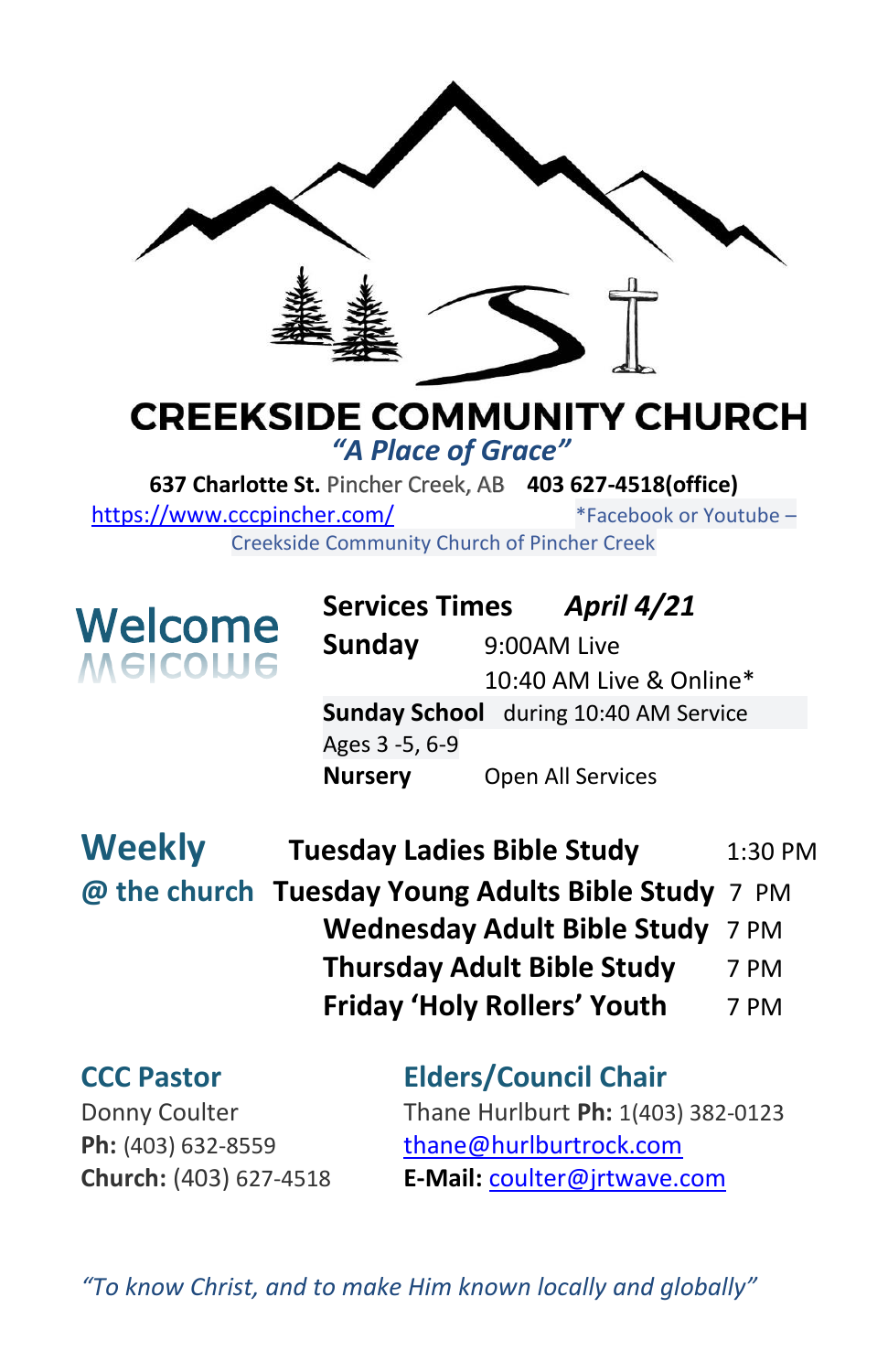# **Ministries & Outreach**

**Community** Joy Hurlburt *Deacon of Congregational Care 403 330-5399*, [joy@hurlburtrock.com](mailto:joy@hurlburtrock.com) **Missions** [sherryakitt@gmail.com](mailto:sherryakitt@gmail.com) **Prayer Needs** Pastor Donny **Youth Ministry 'Holy Rollers' Youth** Lachlan Terpstra Chelsea & Eli Barton **Ph: 403-339-0879 Ph: 403-795-2733**

# **Today's Worship Service** Easter Sunday



**Welcome and Announcements** Pastor Donny & Thane

*Covid 19 mandated attendance allowances (33 people), wearing of masks, physical* 

*[distancing,](https://creativecommons.org/licenses/by-nc-sa/3.0/) entry main doors, exit north door – all still being adhered to for*  [This Photo](http://nelsonunitedchurch.ca/christ-is-risen/) by Unknown Author is licensed unde[r CC](https://creativecommons.org/licenses/by-nc-sa/3.0/) *each service*

**Treasurer** –*Gord Mackintosh* is now CCC Treasurer and *Nicole Friesen* our Bookkeeper

Thank you to everyone who contributed to the online Good Friday Service (if you missed it, you can still see it on YouTube)

**Worship through Music** led by Dana, Dawna, Debbie, Jewel, Nikki Music by Nathan and Blaine

*Glorious Day Graves into Gardens God So Loved*

**Today's Prayer and Praise –** pray for our communities, our families and our friends that God would take away their blinders which keep them from seeing His sacrificial love for them

*"To know Christ, and to make Him known locally and globally"*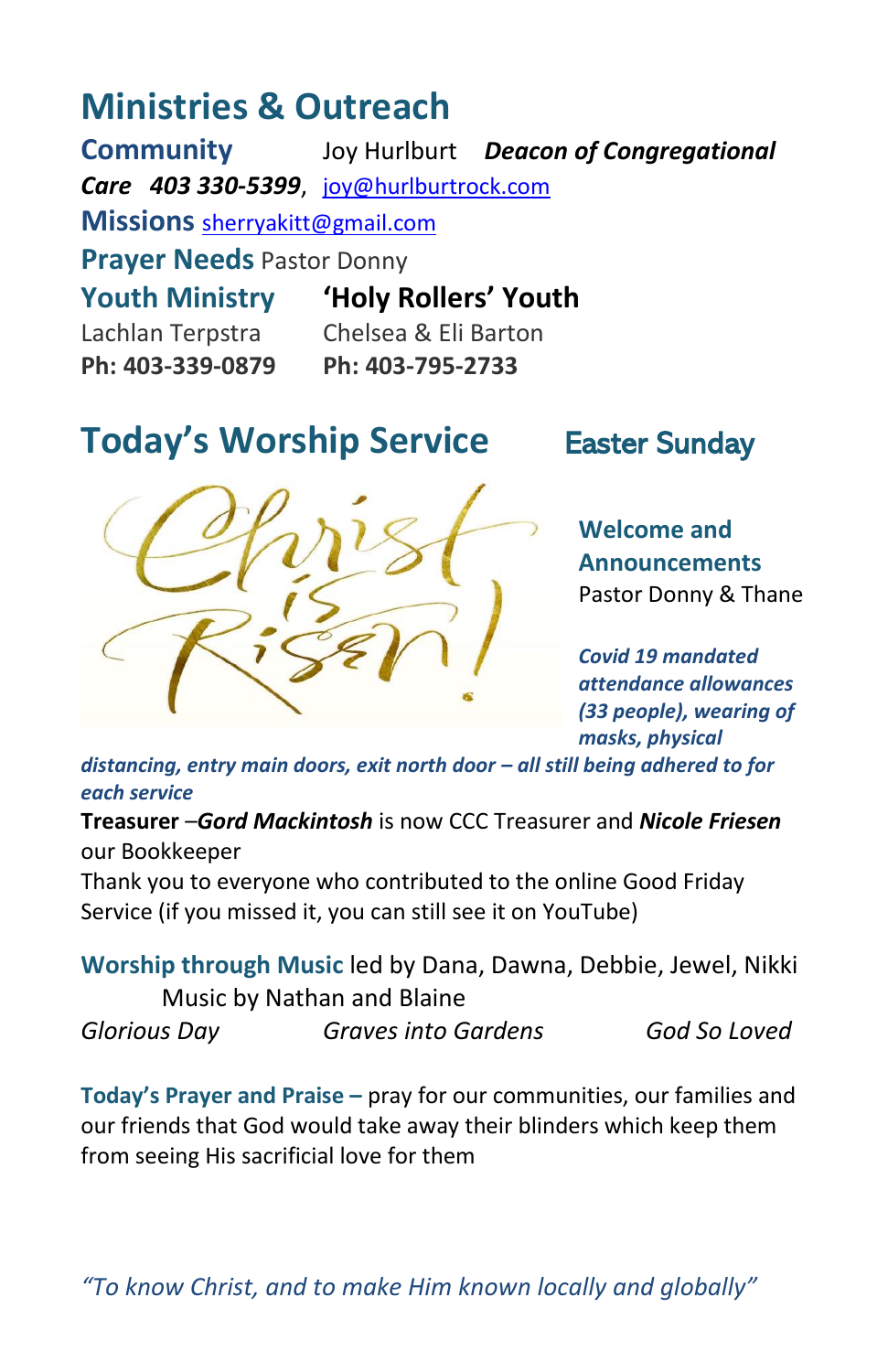#### **Offerings Options - box** on back table. Or **Mail** to Creekside Community Church Box 757, Pincher Creek T0K 2J0. **Auto-debit** or **e-transfer** - [ccctreasurer20@gmail.com](mailto:ccctreasurer20@gmail.com)

**Benevolent offering** - box also on back table or add to your auto-debit

### **Today's Message Notes . . .** *He is Here!*

#### **I. Empty**

- A. What it empty means to us
- B. Except when it doesn't!
- This empty means life, hope, freedom, forgiveness

#### **II. The Living Savior**

- A. Death couldn't hold Him! Acts 2:24
- B. Proof enough I Cor. 15:3,4; Rev. 1:18
- C. What this means to us I Cor 15:54-57

#### **III. Seeking the Living Among the Dead**

- A. The beginning of our journey
- B. Graves in which we live

#### **\*\* Seek life not in the empty tomb but in the fact that the tomb is empty \*\***

- **IV. Our Crazy Wonderful Message**
	- A. What to do with it?
	- B. A look at the disciples
	- C. Our responbsibilty

*"To know Christ, and to make Him known locally and globally"*